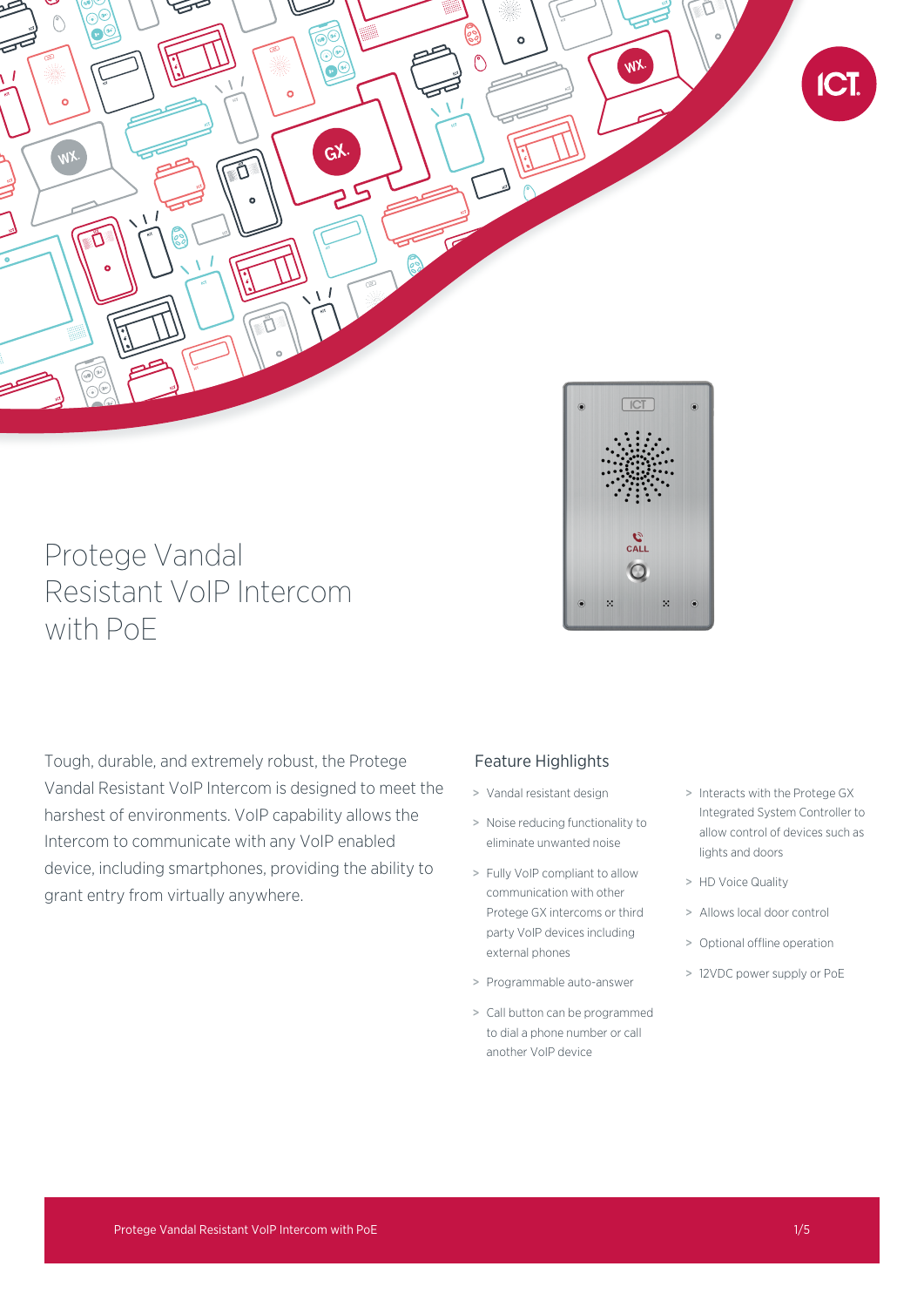# Vandal Resistant Construction

Vandal resistant body protects against malicious damage. The robust construction provides full protection against the elements, making the Intercom suitable for virtually any environment.

# VoIP Capabilities

Fully VoIP compliant, the Intercom can run as a standalone pointto-point intercom or register as a phone on any VoIP capable PBX to allow normal call operation. Use with an optional VoIP server or PBX to enable complex call routing, allowing communication to multiple stations at once, routing unanswered calls to alternative stations, or diverting calls to different units based on a time schedule.

### Programmable Auto-Answer

The programmable auto-answer feature provides the ability to receive broadcast announcements or gives the remote caller monitoring capability, allowing them to listen in.

# Eliminate Unwanted Noise

Background noise and interference is reduced leaving clear speech, while voice pick-up can be achieved from 5 meters (16ft) away.

# Standalone Operation

The intercom supports standalone operation, allowing you to manage customizable schedules and configure the intercom's onboard output for directly controlling a gate or door lock.

# Power over Ethernet (PoE)

PoE simplifies installation and reduces costs. Because PoE runs data and power together over the same cable, it eliminates the time and overhead associated with AC outlet installations, while providing flexibility of the install location.

# Installation Wiring

Power is provided via a suitable 12VDC supply or PoE. Ethernet connection allows for installations that use either a dedicated Protege network (recommended for multiple intercom installations) or that simply connect the Intercom and Protege Integrated System Controller to the building's existing network.

# Protege Integration

Integration allows communication to any Protege workstation and provides control of devices such as lights and doors.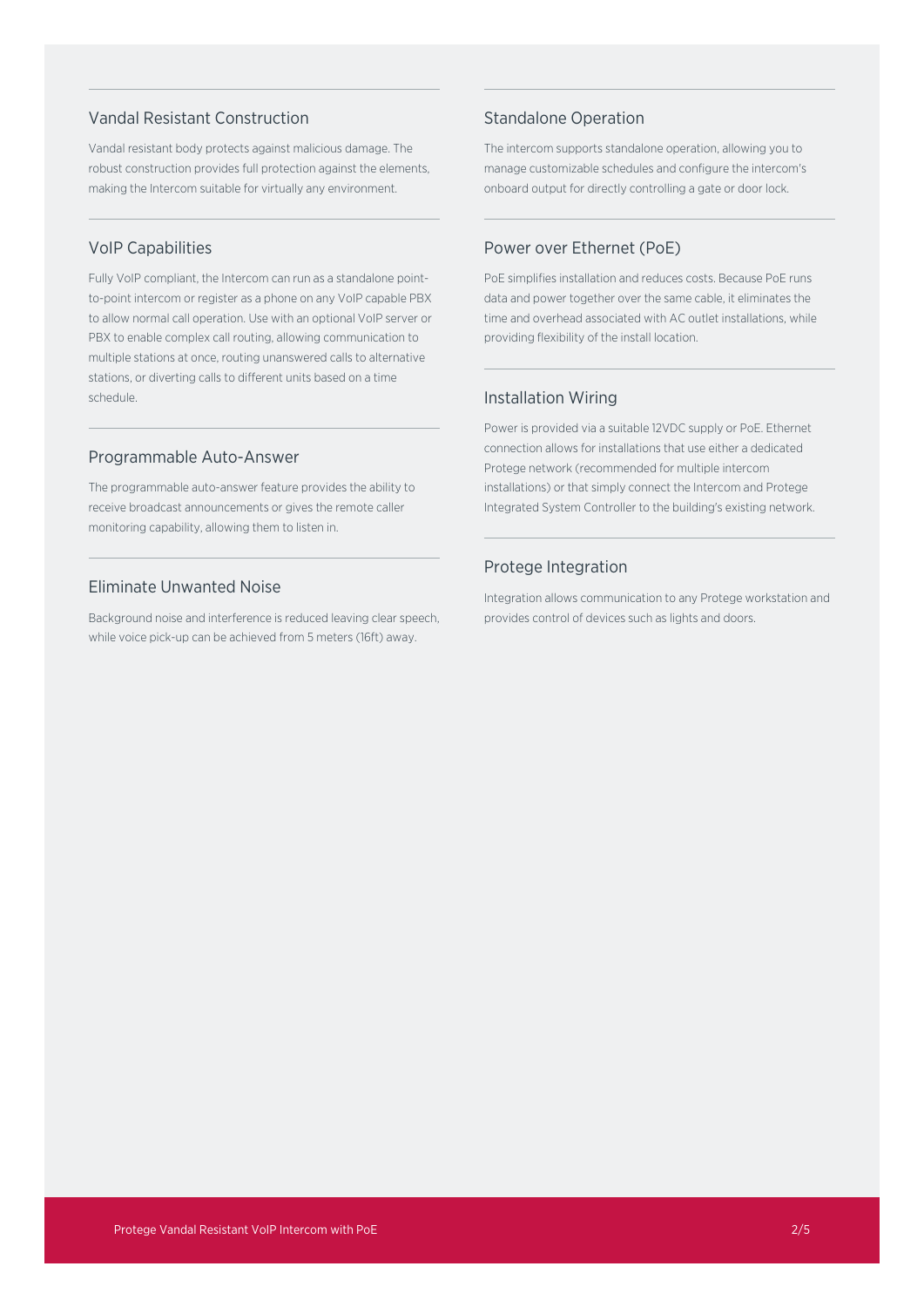# Technical Specifications

| <b>Ordering Information</b> |                          |                                                    |
|-----------------------------|--------------------------|----------------------------------------------------|
| PRT-IPIC-POE                |                          | Protege Vandal Resistant VoIP Intercom             |
| <b>Power Supply</b>         |                          |                                                    |
| Operating Voltage           |                          | 12VDC (9-16VDC)                                    |
| Operating Current           |                          | 1A                                                 |
| Power over Ethernet         |                          | IEEE 802.3af Class 3                               |
| Communication               |                          |                                                    |
| Communication protocol      |                          | SIP 2.0(RFC-3261)                                  |
| Speech flow                 | Protocols                | RTP/SRTP                                           |
|                             | Decoding                 | G.729 G.723 G.711 G.722 G.726 Codecs               |
|                             | Audio Amplifier          | 2.5W                                               |
|                             | Volume Control           | Adjustable                                         |
|                             | Full duplex speakerphone | Support (AEC)                                      |
| Port                        | Recording output         | One (3.5mm terminal block)                         |
|                             | Short circuit input      | Two (3.5mm terminal block)                         |
|                             | Short circuit output     | Two Form C relays (3.5mm terminal block) 24V DC 1A |
|                             | WAN port                 | 10/100BASE-TX s Auto-MDIX, RJ-45                   |
|                             | Cables                   | CAT5 or better                                     |
| <b>Audio</b>                |                          |                                                    |
| Microphone                  |                          | Omnidirectional                                    |
| Speaker                     |                          | TY 4 ohm 3W                                        |
| <b>Dimensions</b>           |                          |                                                    |
| Overall dimensions          |                          | 195 x 120 x 39mm (7.67 x 4.72 x 1.53")             |
| Net Weight                  |                          | 960g (33.9oz)                                      |
| Gross Weight                |                          | 1200g (42.3oz)                                     |
| <b>Environment</b>          |                          |                                                    |
| Environmental IP Rating     |                          | <b>IP65</b>                                        |
| Working Temperature         |                          | -40° to 70° Celsius (-40° to 158° Fahrenheit)      |
| Storage Temperature         |                          | -40° to 70° Celsius (-40° to 158° Fahrenheit)      |
| Working Humidity            |                          | 10% to 95%                                         |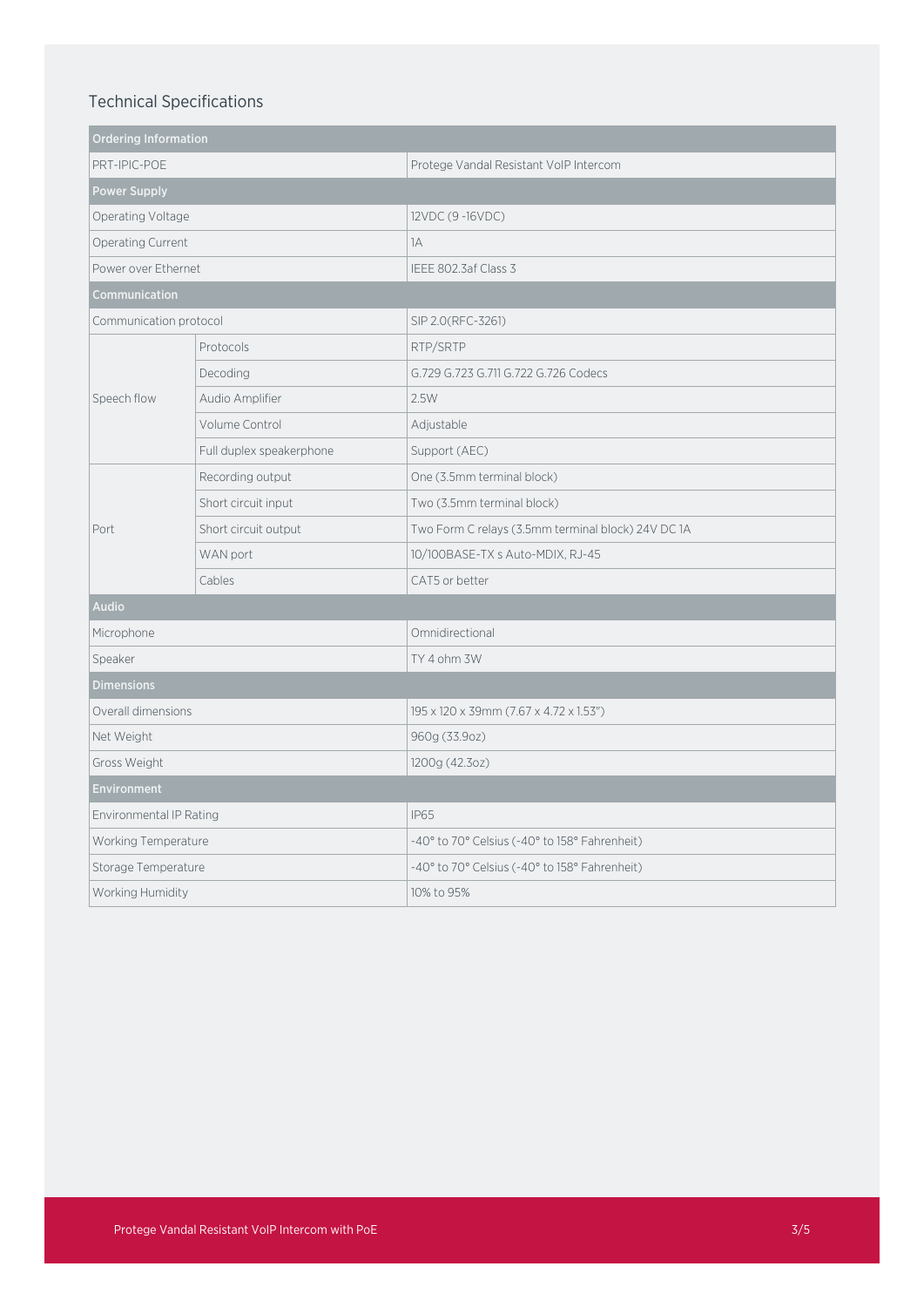### Regulatory Notices

### RCM (Australian Communications and Media Authority (ACMA))

This equipment carries the RCM label and complies with EMC and radio communications regulations of the Australian Communications and Media Authority (ACMA) governing the Australian and New Zealand (AS/NZS) communities.

### CE – Compliance with European Union (EU)

Conforms where applicable to European Union (EU) Low Voltage Directive (LVD) 2014/35/EU, Electromagnetic Compatibility (EMC) Directive 2014/30/EU, Radio Equipment Directive (RED)2014/53/EU and RoHS Recast (RoHS2) Directive: 2011/65/EU + Amendment Directive (EU) 2015/863.

This equipment complies with the rules of the Official Journal of the European Union, for governing the Self Declaration of the CE Marking for the European Union as specified in the above directives.

Security Grade 4, Environmental Class II, EN 50131-1:2006+A2:2017, EN 50131-3:2009, EN 50131-6:2008+A1:2014, EN 50131-10:2014, EN 50136-1:2012, EN 50136-2:2013, EN 60839-11-1:2013, Power frequency magnetic field immunity tests EN 61000-4-8, Readers Environmental Class: IVA, IK07.

### UK Conformity Assessment (UKCA) Mark

This equipment carries the UKCA label and complies with all applicable standards.

### Federal Communications Commission (FCC)

FCC Rules and Regulations CFR 47, Part 15, Class A.

This equipment complies with the limits for a Class A digital device, pursuant to Part 15 of the FCC rules. Operation is subject to the following two conditions: (1) This device may not cause harmful interference; (2) This device must accept any interference received, including interference that may cause undesired operation.

### Industry Canada

### ICES-003

This is a Class A digital device that meets all requirements of the Canadian Interference-Causing Equipment Regulations. Cet appareil numérique de la classe A est conforme à la norme NMB-003 du Canada.

### CAN ICES-3 (A)/NMB-3(A)

> For a full regulatory and approval list please visit the ICT website.